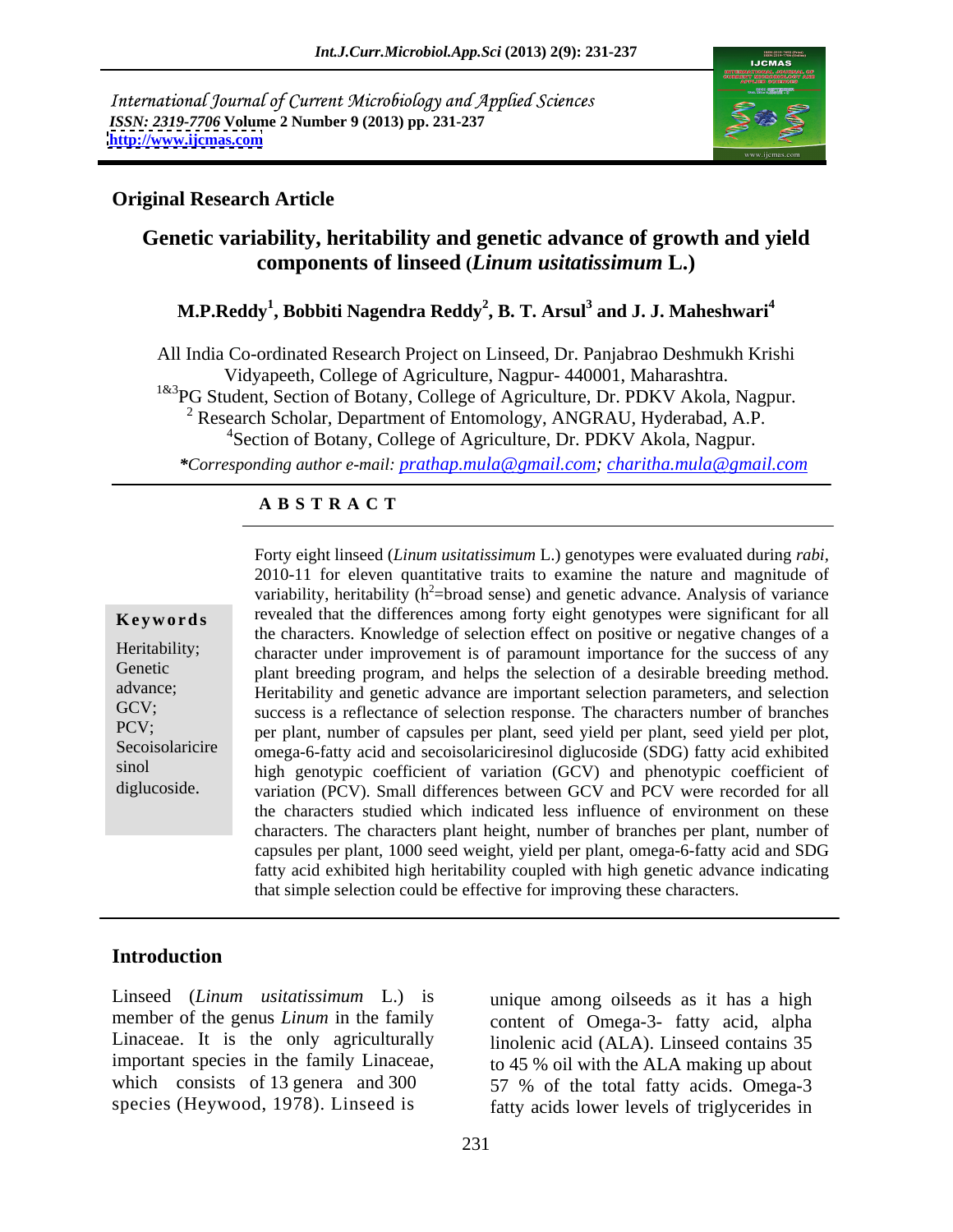the blood, thereby reducing heart disease, India. The experiment was laid out in an and also show promise in the battle against augmented design with four replications, inflammatory diseases such as rheumatoid each replication consisting of 18 blocks arthritis. Linolenic acid (LA), and Omega- including the six checks were repeated in 6- essential fatty acid is also found in all the blocks. The experiment was linseed. Linseed oil contains three times as much Omega -3- fatty acid than Omega-6 rainfed conditions during *rabi -* 2010 at -fatty acid. Development of high yielding College of Agriculture, AICRP on varieties requires the knowledge of Linseed, Nagpur, situated at 305 meters existing genetic variability. The large spectrum of genetic variability in longitude, Maharashtra state, India. All segregating population depends on the amount of the genetic variability among practices were followed during the crop genotypes and offer better scope for growth period for raising good crop. A selection. The magnitude of heritable process for extracting secoisolariciresinol variation in the traits studied has immense diglucoside (SDG) from de-fatted flax value in understanding the potential of the seed will be used as Dobbins *et al.,* (2004), genotype for further breeding programme. the fatty acid profile will be estimated on Assessment of variability for yield and its HPLC method. component characters becomes absolutely essential before planning for an Thedata were recorded on five randomly appropriate breeding strategy for genetic selected plants from each line for improvement. Genetic parameters such as quantitative traits *viz*., days to 50 per cent genotypic coefficient of variation (GCV) flowering, days to maturity, plant height and phenotypic coefficient of variation (cm) at maturity, number of branches per (PCV) are useful in detecting the amount plant, number of capsules per plant, 1000 of variability present in the germplasm. seed weight (g), seed yield per plant, Heritability coupled with high genetic Omega-6- fatty acid, Omega-3- fatty acid, advance would be more useful tool in predicting the resultant effect in selection of the best genotypes for yield and its attributing traits. It helps in determining character was subjected to standard the influence of environment on the method of analysis of variance following expression of the genotypic and reliability Panse and Sukhatme (1961), genotypic of characters. With the above background coefficient of variation (GCV) and information the present investigation was phenotypic coefficient of variation (PCV), undertaken to study the genetic parameters heritability in broad sense  $(h<sup>2</sup>)$  and genetic among the forty eight linseed genotypes. advance as per cent of mean were

The material for the present study **Results and Discussion** consisted of 48 linseed released varieties including six checks NL-97, PKV NL-<br>material ensures better chances of 260, Padmini, Kartika, Kiran and T-397 obtained from AICRP on Linseed, Kanpur,

conducted in medium black soils under msl and  $21^{\degree}$  09' N latitude and 79 $^{\degree}$  09' E  $\degree$  09' N latitude and 79 $\degree$  09' E recommended agronomic package of HPLC method.

SDG (mg/g) and seed yield per plot.

**Materials and Methods** Burton (1953) and Johanson *et al.*, (1955). The mean data after computing for each  $^{2}$  and constig ) and genetic estimated by the formula as suggested by

## **Results and Discussion**

Greater variability in the initial breeding material ensures better chances producing desired forms of a crop plant. Thus, the primary objective of germplasm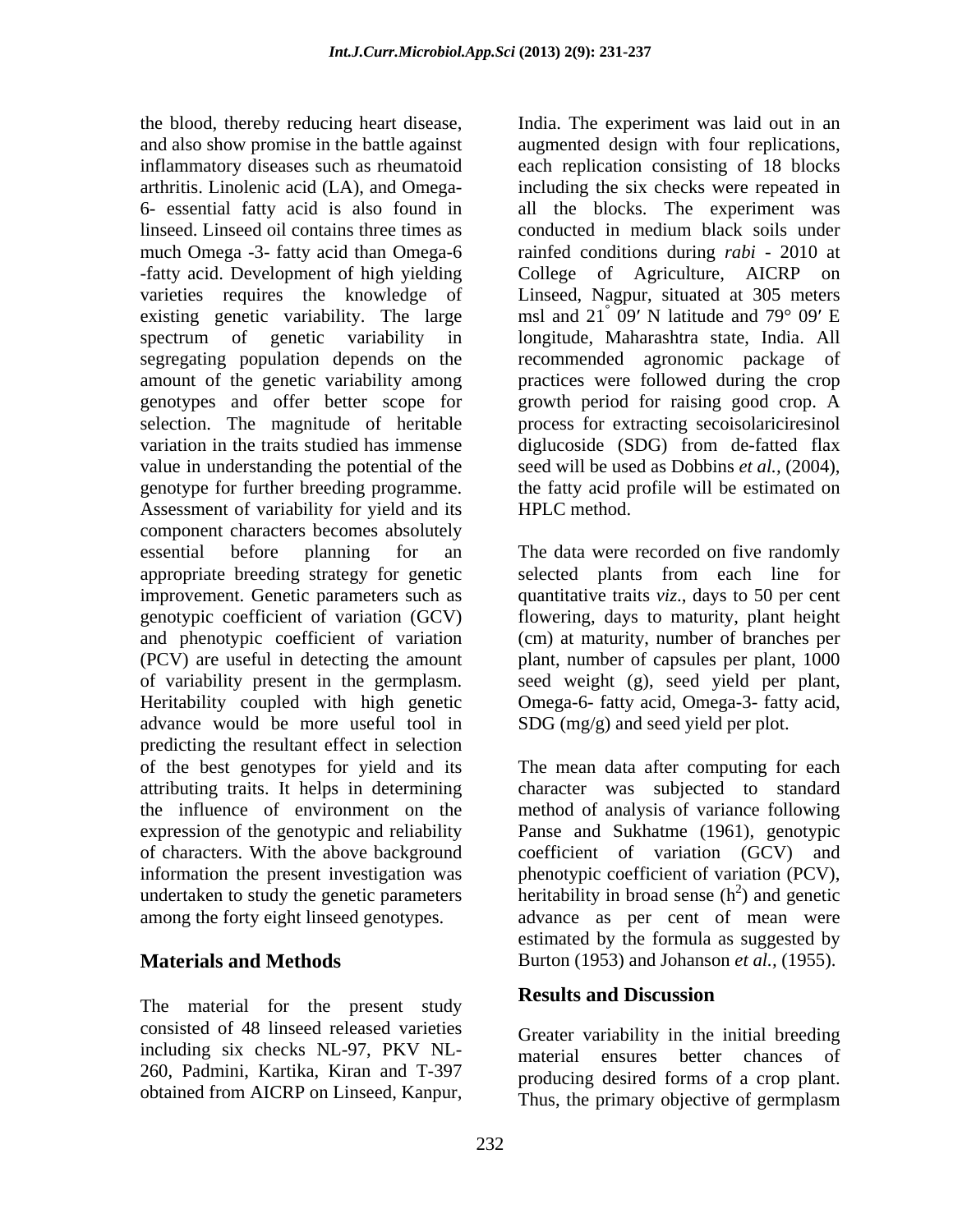conservation is to collect and preserve the estimates of heritability help the plant of crop species to make it available to existence of significant differences among genotypes for all characters are presented present investigation expressed medium to

Among the yield characters, highest PCV and GCV values were recorded for (99.10), plant height (98.80), omega- 6 number of branches per plant, number of fatty acid (98.50), omega- 3 -fatty acid capsules per plant, seed yield per plant, (94.40), days to 50% flowering (93.00), seed yield per plot, Omega- 6- fatty acid mumber of branches per plant (93.00) and and SDG and the lowest PCV and GCV 1000 seed weight (85.90) whereas, days to values were recorded for days to 50% maturity recorded medium heritability flowering, days to maturity and Omega- 3- value (57.50). High heritability values fatty acid. High phenotypic variations were high genetic variability for different less influenced by environment in their traits and less influence of environment. expression. The plant breeder, therefore, Therefore, selection on the basis of may make his selection safely on the basis phenotype alone can be effective for the improvement of these traits. The results characters in the individual plant by are in accordance with the findings of adopting simple selection methods. High Dayal *et al.* (1975) and Kumar *et al.* heritability indicates the scope of genetic (2012). Coefficients of variation studies improvement of these characters through indicated that the estimates of PCV were selection. Similar results have been slightly higher than the corresponding reported by Tewari (1999); Rai *et al.,* GCV estimates for all the traits studied indicating that the characters were less influenced by the environment. Therefore, The genetic advance is a useful indicator selection on the basis of phenotype alone of the progress that can be expected as can be effective for the improvement of result of exercising selection on the these traits. pertinent population. Heritability in

The estimates of heritability act as

genetic variability in indigenous collection breeder in selection of elite genotypes present and future generations. The Therefore, high heritability helps in analysis of variance indicated the effective selection for a particular all the hybrids for all the traits studied. (below 30%), medium (30-60%) and high Mean performance of forty eight (above 60%). The characters studied in the in Table 1. The characters studied in the high heritability estimates ranging from present investigation exhibited low, 57.50 to 100.00 percent. Among the yield moderate and high PCV and GCV values characters, broad sense highest heritability (Table 2). was recorded by yield perplot (100.00), from diverse genetic population. character. Heritability is classified as low present investigation expressed medium to number of capsules per plant (99.60), SDG fatty acid (99.22), seed yield per plant maturity recorded medium heritability indicate that the characters under study are of phenotypic expression of these (2000); Rama Kant *et al.,* (2005).

predictive instrument in expressing the value (Johnson *et al*., 1955). Genetic reliability of phenotypic value. Heritability advance was high (>20%) for SDG fatty is a good index of transmission of acid (138.80), yield per plot (120.78), characters from parents to its progeny. The omega- 6- fatty acid (61.23), number of conjunction with genetic advance would give a more reliable index of selection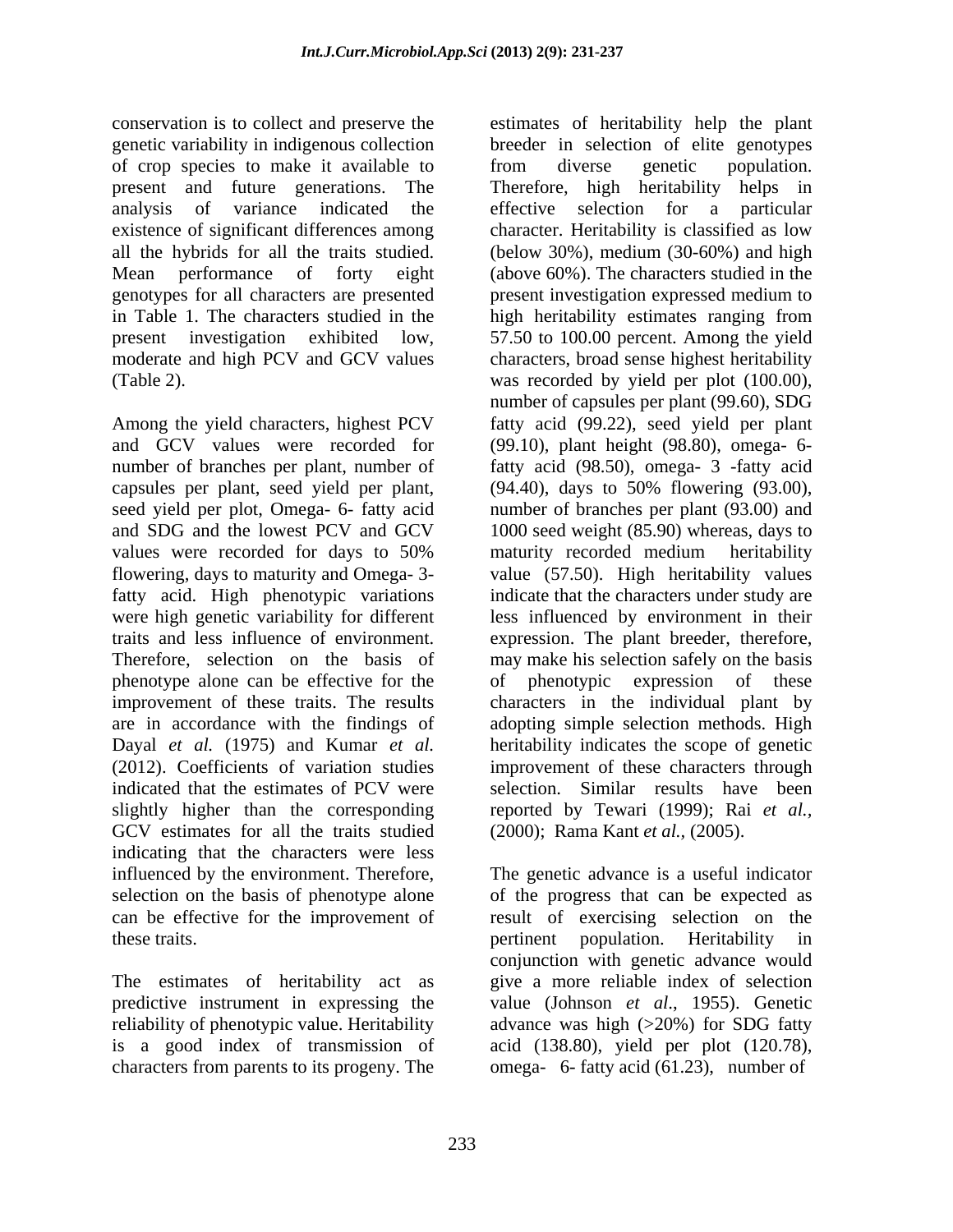| <b>Table.1</b> Mean performance of genotypes |  |  |
|----------------------------------------------|--|--|
| <i>. .</i>                                   |  |  |

| <b>Character</b>                         |       |                                                                                             |                     |      |                                                                                    |             |      |                                                 | -9   | 10                                                                                       | 11    |
|------------------------------------------|-------|---------------------------------------------------------------------------------------------|---------------------|------|------------------------------------------------------------------------------------|-------------|------|-------------------------------------------------|------|------------------------------------------------------------------------------------------|-------|
| Neelam                                   | 77.00 | 120.00                                                                                      | 57.35               | 6.70 | 77.90                                                                              | 8.39        | 2.80 | 249.00                                          | 8.09 | 54.03                                                                                    | 6.28  |
| Himalini                                 | 82.00 | 119.00                                                                                      | 63.80               | 9.90 | 62.35                                                                              | 4.65        | 2.08 | 351.00                                          | 8.36 | 54.40                                                                                    | 7.49  |
| Chambal                                  | 77.50 | 114.50                                                                                      | 62.65               | 9.30 | 92.35                                                                              | $\mid$ 6.69 |      | $\mid$ 3.55   316.50   13.74                    |      | 56.84                                                                                    | 4.50  |
| $LC-54$                                  | 84.00 | 118.50                                                                                      | 66.80               | 6.50 | 59.25                                                                              | 5.45        | 2.40 | $ 379.00 $ 9.87                                 |      | 50.92                                                                                    | 4.58  |
| Neela                                    | 79.50 | $111.50$   54.45   6.90                                                                     |                     |      | 60.95 $\mid$ 4.41                                                                  |             |      | 1.98   533.00   10.96   52.93                   |      |                                                                                          | 9.18  |
| $R-552$                                  | 73.00 | 110.00                                                                                      | $148.95$ 8.60       |      |                                                                                    |             |      | $106.05$   5.68   3.44   361.50   12.83   54.27 |      |                                                                                          | 10.39 |
| Pusa-2                                   | 77.00 | $116.50$   56.00   10.25                                                                    |                     |      | $\mid$ 80.50 $\mid$ 5.72 $\mid$ 3.80 $\mid$ 434.50 $\mid$ 6.93 $\mid$ 51.13 $\mid$ |             |      |                                                 |      |                                                                                          | 19.84 |
| Pusa-3                                   | 75.00 | 116.00                                                                                      | 49.10 8.60          |      | 96.25                                                                              |             |      | $\mid$ 5.65   5.15   501.00   12.85   45.01     |      |                                                                                          | 7.41  |
| Jawahar-<br>23                           | 68.50 | $112.00$ 53.60 4.75                                                                         |                     |      |                                                                                    |             |      |                                                 |      | 63.05   6.20   2.92   445.50   11.05   51.35   7.52                                      |       |
| Garima                                   | 72.50 | 116.00                                                                                      | $49.40$ 7.60        |      |                                                                                    |             |      |                                                 |      | 96.00   5.85   3.58   304.50   7.81   57.82   15.10                                      |       |
| Padmini                                  | 80.00 | $118.00$   61.65   9.60                                                                     |                     |      |                                                                                    |             |      |                                                 |      | 89.40   6.20   3.85   448.00   8.42   51.49   16.14                                      |       |
| Jawahar-                                 | 72.50 | 116.50                                                                                      | 47.90               | 5.35 | 59.75                                                                              | 6.74        |      |                                                 |      | $\vert 3.35 \vert 280.00 \vert 12.50 \vert 56.36 \vert$                                  | 18.13 |
| Jawahar-7                                |       | 73.00 115.00                                                                                | $\mid$ 52.95   4.55 |      | 108.8   8.02                                                                       |             |      |                                                 |      | $\mid$ 5.36 $\mid$ 240.50 $\mid$ 14.04 $\mid$ 55.03                                      | 8.18  |
| $LC-185$                                 | 89.00 | 121.00                                                                                      | 47.60               | 8.60 | 41.10                                                                              | 3.42        |      | $1.13$   234.00   11.02   50.60                 |      |                                                                                          | 7.24  |
| Mukta                                    | 80.00 | $118.50$   59.15   5.45                                                                     |                     |      |                                                                                    |             |      | $63.55$   6.63   3.66   610.00   7.86   51.81   |      |                                                                                          | 3.71  |
| Janki                                    | 80.00 | 114.00                                                                                      | 52.50   8.75        |      | 106.25                                                                             | 7.30        | 3.99 | 432.50 11.90 56.86                              |      |                                                                                          | 6.07  |
| Surbhi                                   | 82.50 | 118.00                                                                                      | 51.00               | 7.30 | 113.00   4.50   3.82   114.00   11.56   45.78                                      |             |      |                                                 |      |                                                                                          | 2.33  |
| $JLS-9$                                  | 64.00 | 120.00                                                                                      | 47.95               | 9.00 | 116.95                                                                             | 7.52        |      | $\mid$ 4.50 $\mid$ 405.50 $\mid$ 7.84           |      | 51.46                                                                                    | 4.17  |
| $C-429$                                  |       | 82.00   115.500   59.20   11.45                                                             |                     |      | 127.75   4.38   5.43   978.00   6.45   55.16                                       |             |      |                                                 |      |                                                                                          | 5.12  |
| Sheela                                   | 77.00 | 116.00                                                                                      | 58.80               | 7.70 | 102.10                                                                             | 5.68        |      | $\vert 3.80 \vert 623.50 \vert 9.18 \vert$      |      | 53.97                                                                                    | 6.51  |
| Shekhar                                  |       | 70.50   118.50   43.10   6.15                                                               |                     |      |                                                                                    |             |      |                                                 |      | 79.20   5.48   2.96   487.00   9.90   56.78                                              | 4.26  |
| RL-914                                   | 81.00 | 117.00                                                                                      | 67.45 6.25          |      | 84.75 5.44                                                                         |             |      | $\mid$ 3.11   230.00   8.19                     |      | 44.63                                                                                    | 11.06 |
| Parvati                                  | 80.00 | 122.00   71.40   8.10                                                                       |                     |      | 103.20   6.20   5.09   521.00   8.51   51.26   8.62                                |             |      |                                                 |      |                                                                                          |       |
| Shubhra                                  |       | $\mid$ 66.00   113.00   44.95   6.00   62.00   6.69   3.02   475.00   15.50   56.30   12.85 |                     |      |                                                                                    |             |      |                                                 |      |                                                                                          |       |
| Kiran                                    | 84.50 | $116.50$ 53.65 5.60                                                                         |                     |      |                                                                                    |             |      |                                                 |      |                                                                                          | 4.90  |
| Sharda                                   |       | 66.00 114.00 44.95 6.35                                                                     |                     |      | 93.35 6.41 5.45 688.50 12.72 57.33 13.27                                           |             |      |                                                 |      |                                                                                          |       |
| $S-36$                                   | 82.50 | $117.00$ 50.65                                                                              |                     | 7.25 |                                                                                    |             |      |                                                 |      | 93.10 $\vert$ 4.52 $\vert$ 2.93 $\vert$ 185.00 $\vert$ 11.93 $\vert$ 51.15 $\vert$ 10.31 |       |
| Gaurav                                   |       | $82.00$   121.00   66.65   6.65                                                             |                     |      |                                                                                    |             |      |                                                 |      | 67.65 $\big $ 6.52 $\big $ 3.02 $\big $ 233.50 $\big $ 11.16 $\big $ 50.28 $\big $ 3.15  |       |
| Jeevan                                   |       | 66.50   117.00   49.35   7.45                                                               |                     |      | 84.45   5.64   3.88   696.00   12.64   54.03                                       |             |      |                                                 |      |                                                                                          | 6.80  |
| Nagarkot   82.00   122.00   59.08   8.35 |       |                                                                                             |                     |      |                                                                                    |             |      |                                                 |      |                                                                                          | 8.32  |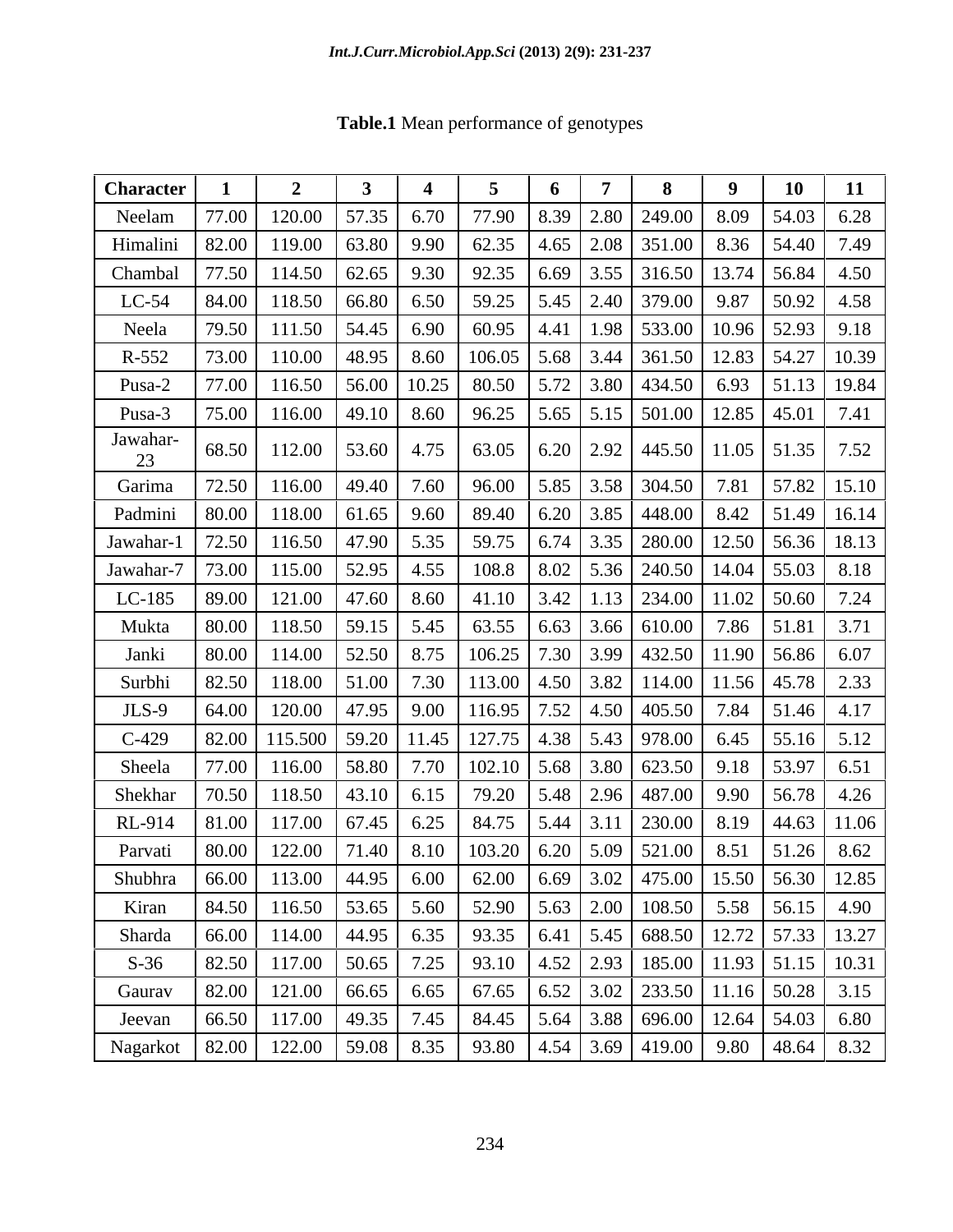**Table..1.Contd..**

| <b>Character</b>    |          |                                                |                                                                                          |                    |                             |               |                                 |                                                                                |          | 10                     |                         |
|---------------------|----------|------------------------------------------------|------------------------------------------------------------------------------------------|--------------------|-----------------------------|---------------|---------------------------------|--------------------------------------------------------------------------------|----------|------------------------|-------------------------|
| Shikha              | 81.50    | 120.00                                         | 62.75                                                                                    | 8.35               | 66.60                       | 5.12          | 4.36                            | 507.00                                                                         | 10.96    | 51.01                  | 8.01                    |
| Rashmi              | 82.50    | 122.00                                         | 67.30                                                                                    | 9.20               | 92.80                       | 4.64          | 4.73                            | 543.00                                                                         | 4.99     | 44.98                  | 4.36                    |
| Suyog               | 66.50    | 120.50                                         | 46.05                                                                                    | 8.30               | 96.55                       | 6.79          | 5.65                            | 433.50                                                                         | 6.75     | 53.80                  | 3.97                    |
| Binwa               | 82.50    | 120.00                                         | 51.30                                                                                    | 9.60               | 82.10                       | 4.55          | 3.55                            | 177.00                                                                         | 8.88     | 54.84                  | 13.14                   |
| Baner               | 83.50    | 122.00                                         |                                                                                          | 55.65 8.50         | $112.75$ 4.40               |               | 4.13                            | 326.50                                                                         |          |                        | $10.18$   47.76   11.82 |
| Indira<br>alsi32    | 77.00    | $117.00$   55.25   8.95   99.10   5.62         |                                                                                          |                    |                             |               | 6.30                            | 531.00                                                                         |          | 12.94   53.17   4.98   |                         |
| Laxmi-27 68.00      |          | $110.50$ 49.10 5.60                            |                                                                                          |                    | 53.65                       |               | 3.70                            | 217.00                                                                         |          | 11.45   50.59          | 6.25                    |
| Heera               | 74.00    | $115.50$   61.45   5.85   80.00   5.56         |                                                                                          |                    |                             |               | 5.70                            | 625.50                                                                         |          | 9.94 52.22             | 16.02                   |
| Jawahar-1           | 63.50    | 117.50                                         | 47.70                                                                                    | $\vert 4.45 \vert$ | 79.60                       | 6.56          | 5.28                            | 452.50                                                                         |          | $12.50$ 57.14          | 17.57                   |
| LC-2030             | 79.50    | 120.00                                         | 60.00                                                                                    |                    | $9.70$ 98.75 5.25           |               | 4.60                            | 241.00                                                                         | 8.10     | 53.58                  | 4.54                    |
| Kartika             | 75.50    | 114.00                                         | 55.52                                                                                    | 8.30               | $132.15$ 5.09               |               | 6.62                            | 738.00                                                                         | 8.33     | 43.09                  | 4.74                    |
| LC-2063             | 80.00    | 116.00                                         | 64.00                                                                                    |                    | 7.25 120.30 5.56            |               | 4.65                            | 314.50                                                                         | 8.80     | 44.98                  | 4.24                    |
| RLC-6               | 78.00    | 118.00                                         | $65.40 \mid 6.05$                                                                        |                    | 76.30 6.42                  |               | 2.80                            | 142.50                                                                         | 9.78     | 52.50                  | 6.43                    |
| Him alsi-1   82.50  |          | 122.00                                         |                                                                                          |                    | 57.25   5.95   59.10   5.48 |               | 2.74                            | 352.50                                                                         |          | $12.65$ 55.96          | 12.73                   |
| Him alsi-2   79.00  |          | 122.00                                         | $60.75$ 6.80                                                                             |                    | 74.20 5.74                  |               | 3.50                            | 142.50                                                                         |          | 9.46 54.21             | 3.66                    |
| $T-397$             | 73.50    | 114.00                                         | $\begin{array}{ c c c c c c c c } \hline 65.45 & 5.80 & 81.20 & 6.02 \hline \end{array}$ |                    |                             |               | 4.59                            | 641.00                                                                         |          | 13.87   57.80   14.31  |                         |
| NL-97               | 78.50    | 120.00                                         | $62.80 \t 6.05$                                                                          |                    | 94.20 5.36                  |               | 3.00                            | 564.50                                                                         |          | 10.80 53.51            | 6.53                    |
| PKV<br><b>NL260</b> |          | 73.00   121.5.00   57.20   5.40   85.30   6.70 |                                                                                          |                    |                             |               | 3.06                            | 741.00                                                                         |          | $12.74$ 56.65          | 9.26                    |
| <b>Mean</b>         | 76.78    | $117.43$   56.18   7.39                        |                                                                                          |                    | 85.88 5.80                  |               | 3.84                            | 416.15                                                                         |          | $10.25$   52.53   8.45 |                         |
| C.V.                | 2.14     | 2.02                                           | 1.39                                                                                     | 6.07               | 1.49                        | 6.97          | 2.98                            | 0.91                                                                           | 2.92     | 1.76                   | 4.71                    |
| F ratio             | 27.61    | 3.70                                           | 167.66 27.51                                                                             |                    |                             |               | $\vert$ 528.68   13.14   212.34 | 5024.50                                                                        | 128.36   | 34.7                   | 251.61                  |
| F Prob.             | $0.00\,$ | $0.00\,$                                       | $0.00\,$                                                                                 | 0.00               |                             | $0.00 \ 0.00$ | $0.00\,$                        | $0.00\,$                                                                       | $0.00\,$ | $0.00\,$               | $0.00\,$                |
| S.E.                | 1.16     | 1.67                                           | 0.55                                                                                     | $\mid$ 0.31        | 0.91                        | 0.28          | 0.08                            | 2.68                                                                           | 0.21     | 0.65                   | 0.28                    |
| C.D. 5%             | 3.31     | 4.77                                           | 1.57                                                                                     | 0.90               | $2.59$ 0.81                 |               | 0.23                            | 7.64                                                                           | 0.60     |                        | $1.86$ 0.80             |
| $C.D. 1\%$          | 4.43     | 6.37                                           | 2.10                                                                                     | 1.20               | 3.45                        | 1.08          | 0.30                            | 10.20                                                                          | 0.80     | 2.48                   | 1.07                    |
| Range<br>Lowest     | 63.50    | $110.00$ 43.10 4.45 41.10 3.42                 |                                                                                          |                    |                             |               | 1.13                            | 108.50                                                                         |          |                        | $4.99$ 43.09 2.33       |
| Range<br>Highest    | 89.00    |                                                |                                                                                          |                    |                             |               |                                 | 122.00   71.40   11.45   132.15   8.39   6.62   978.00   15.50   57.82   19.84 |          |                        |                         |

Note: 1=Days to 50% flowering 2=Days to maturity, 3=Plant height, 4=Branches per plant, 5=Capsules per plant, 6=1000 seed weight, 7=Seed yield per plant, 8=Yield per plant, 9=Omega 6 FA, 10=Omega 3 FA, 11=SDG mg/gm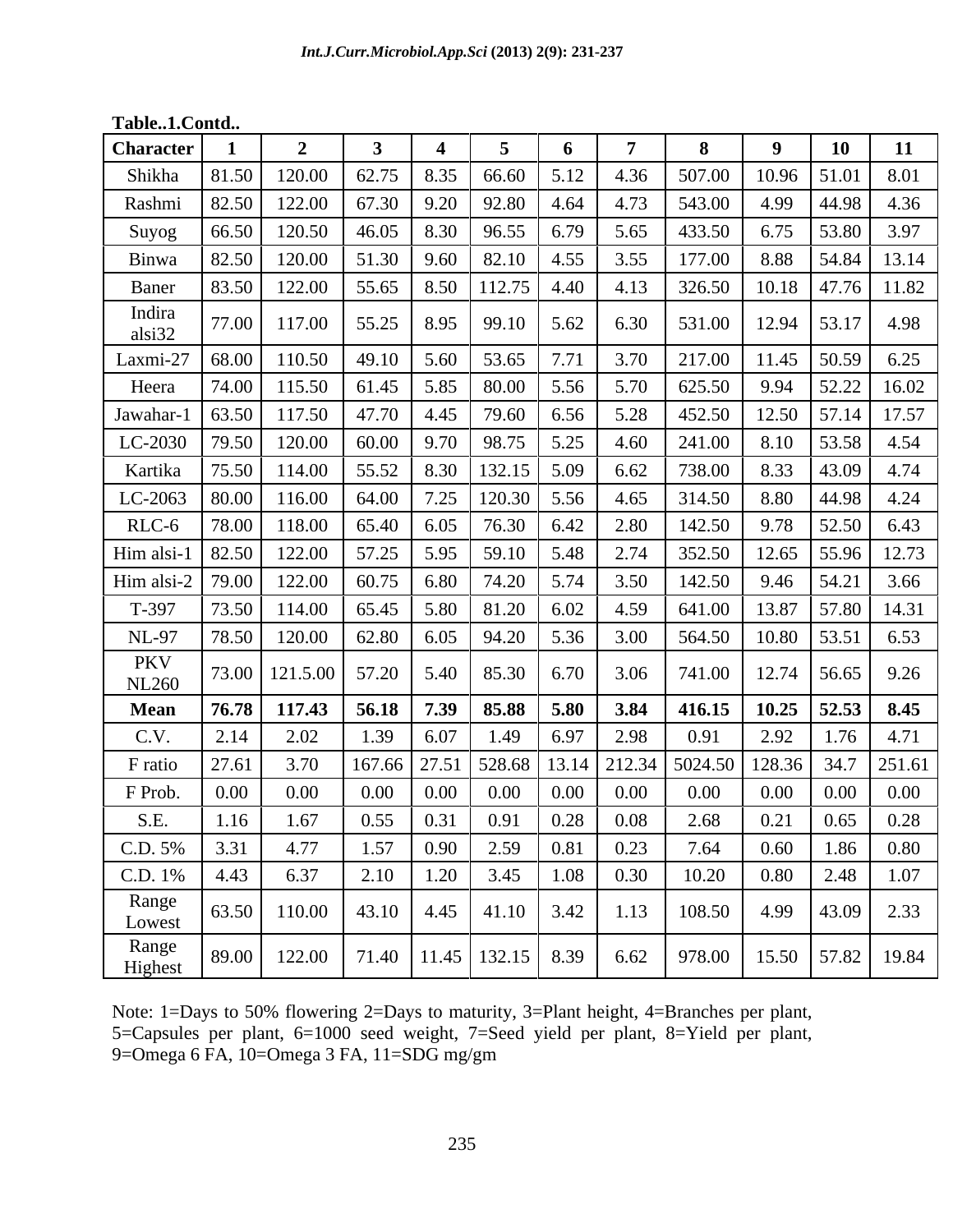|        |                         |                                                                                                                                                                                       |                                                  | 93.00                                                                                                                                                                                                                                                                     | 15.32   19.96                                                                            |                                                                                                                                                                                                              |
|--------|-------------------------|---------------------------------------------------------------------------------------------------------------------------------------------------------------------------------------|--------------------------------------------------|---------------------------------------------------------------------------------------------------------------------------------------------------------------------------------------------------------------------------------------------------------------------------|------------------------------------------------------------------------------------------|--------------------------------------------------------------------------------------------------------------------------------------------------------------------------------------------------------------|
|        |                         |                                                                                                                                                                                       |                                                  |                                                                                                                                                                                                                                                                           |                                                                                          | 4.71                                                                                                                                                                                                         |
|        |                         |                                                                                                                                                                                       |                                                  |                                                                                                                                                                                                                                                                           |                                                                                          | 33.48                                                                                                                                                                                                        |
|        |                         |                                                                                                                                                                                       |                                                  |                                                                                                                                                                                                                                                                           |                                                                                          |                                                                                                                                                                                                              |
|        |                         |                                                                                                                                                                                       |                                                  |                                                                                                                                                                                                                                                                           |                                                                                          | 56.28                                                                                                                                                                                                        |
|        |                         |                                                                                                                                                                                       |                                                  |                                                                                                                                                                                                                                                                           | 55.12                                                                                    | 54.18                                                                                                                                                                                                        |
|        |                         |                                                                                                                                                                                       |                                                  |                                                                                                                                                                                                                                                                           |                                                                                          | 42.04                                                                                                                                                                                                        |
|        |                         |                                                                                                                                                                                       |                                                  |                                                                                                                                                                                                                                                                           |                                                                                          | 8.64                                                                                                                                                                                                         |
|        |                         |                                                                                                                                                                                       |                                                  |                                                                                                                                                                                                                                                                           |                                                                                          |                                                                                                                                                                                                              |
| 978.00 |                         |                                                                                                                                                                                       |                                                  | 100.00                                                                                                                                                                                                                                                                    | 502.60 120.78                                                                            |                                                                                                                                                                                                              |
|        |                         |                                                                                                                                                                                       |                                                  | 98.50                                                                                                                                                                                                                                                                     |                                                                                          | 61.23                                                                                                                                                                                                        |
|        |                         |                                                                                                                                                                                       |                                                  |                                                                                                                                                                                                                                                                           |                                                                                          |                                                                                                                                                                                                              |
|        |                         |                                                                                                                                                                                       |                                                  |                                                                                                                                                                                                                                                                           |                                                                                          | 18.53                                                                                                                                                                                                        |
|        |                         |                                                                                                                                                                                       |                                                  | 99.22                                                                                                                                                                                                                                                                     | 11.75                                                                                    | 138.8                                                                                                                                                                                                        |
|        | <b>Range</b><br>108.50- | <b>Mean</b><br>$43.10 - 71.41$<br>4.45-11.45<br>7.39<br>$3.41 - 8.39$<br>1.14-6.62<br>Omega- 6- fatty acid 4.99-15.50<br>Omega - 3- fatty acid   43.09-57.82  <br>52.53<br>2.33-19.84 | 56.18<br>22.11<br>$ 41.10-132.15 85.88 $<br>5.80 | $\vert$ 110.0-122.00 $\vert$ 117.43 $\vert$ 2.35 $\vert$ 3.10<br>$12.75$ 12.83<br>22.92<br>$\begin{array}{ c c c c c c } \hline 24.35 & 24.40 \hline \end{array}$<br>17.18   18.54  <br> 416.15 45.77 45.77 <br>$10.259$ 23.55 23.55<br>7.43 7.43<br>8.46   52.81   53.02 | 57.50<br>98.80<br>93.00<br>99.60<br>85.90<br>$3.85$   $30.69$   $30.83$   99.10<br>94.40 | <b>rapical</b> Estimation of parameters or variability in inisecution uniform trans-<br>Genetic GAM<br>  GCV   PCV   Heritability<br>advance $(\%)$<br>5.53<br>18.81<br>4.16<br>2.44<br>3.10<br>6.28<br>9.73 |

**Table.2** Estimation of parameters of variability in linseed for different traits

branches per plant (56.28), number of capsules per plant (54.18), 1000 seed improvement of their performance. In the weight (42.04), plant height (33.48), present study, high heritability along with genetic advance was moderate (10-20%) for days to 50% flowering and omega- 3 fatty acid and low genetic advance (<20%) heritability along with moderate or low for seed yield per plant (8.64) and days to genetic advance which can be improved maturity (4.71). The information on genetic variation, heritability and genetic advance helps to predict the genetic gain that could be obtained in later generations, Godawat (1984) and Ingale (1985) for improved through simple selection

advance is likely to accumulate more characters could be improved by

additive genes leading to further high genetic advance was noticed for the traits. Other characters showed high by intermating superior genotypes of segregating population developed from combination breeding (Samadia, 2005).

if selection is made for improving the Thus it is interpreted that the characters particular trait under study. Almost similar *viz*., plant height, number of branches per results were reported by Satapathi *et al*. (1987) for capsules per plant, 1000 (1987) for capsules per plant and seed weight, yield per plot, omega -3- fatty yield, Patil *et al*. (1981), Shrivas and acid and SDG fatty acid were controlled Singh (1984), Ingale (1985) and Gupta and by additive gene action, which could be 1000 seed weight, Rai *et al*. (1989) for methods. The characters showing high fatty acid profile. heritability with low genetic advance Selection for the traits having high gene action. Hence selection could be heritability coupled with high genetic postponed for these characters or these plant, number of capsules per plant, 1000 seed weight, yield per plot, omega -3- fatty improved through simple selection indicated the presence of non-additive characters could be improved by